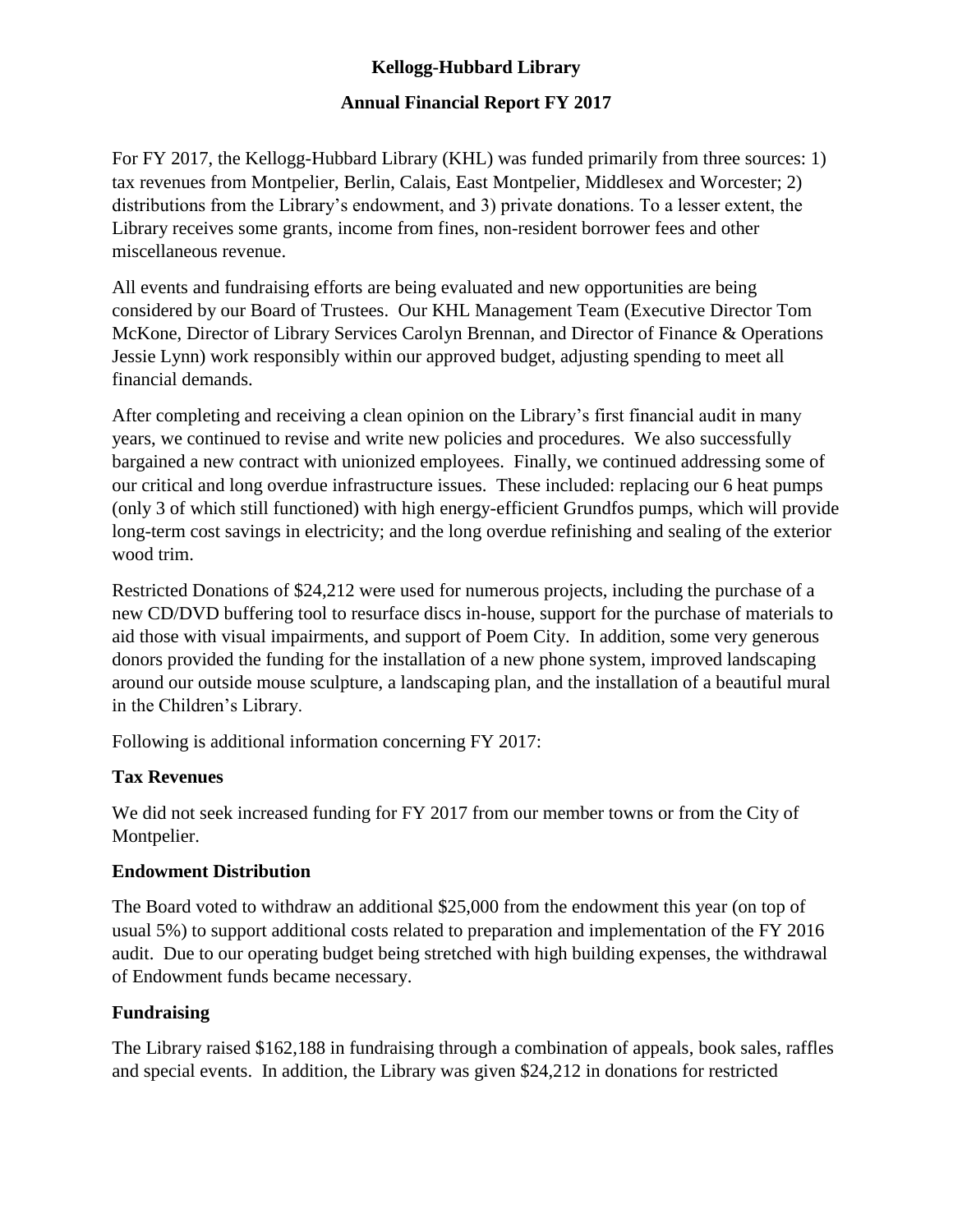# **Kellogg-Hubbard Library**

## **Annual Financial Report FY 2017**

purposes. Despite this, the Library fell short of our fundraising goal for the year, in part as the result of not yet having a viable replacement for the cancelled Century Ride.

### **Fines**

The Library is working to reduce fines for patrons by implementing measures such as automatic e-mail reminders. This year we reduced our budget projections for fine income and we did not quite achieve our projection. However, we held our first May Flowers Fine Forgiveness Week, with the specific focus to clear children's accounts of fines, resulting in the clearing of 48 child accounts completely.

### **Building/Occupancy**

Our beautiful and large historic building continues to challenge us financially. This year, however, we made some strides in repairing and improving the building and its systems. We continue to improve the interior assets as well, with improvements such as reupholstering our arm chairs and adding a conversation/reading area in front of the fireplace.

District Heat has continued to come in line with the original projections. Now that the necessary repairs have been made on the heating system, the Library should be able to heat the building more effectively.

### **Technology**

Keeping up with trends and changes in technology is very important for us. Restricted donations from generous donors made it possible for us to upgrade our phone system, and acquire new equipment for repairing damaged discs in-house as well as adding equipment for our visually impaired patrons.

### **End of Year**

The Fiscal Year ended with \$28,189 less income than budgeted. Our Management Team successfully navigated this shortfall with careful monitoring and planning, delaying one planned project until after the year ended. This resulted in a \$11,174 surplus. This surplus was rolled into the Reserve for Subsequent Years and will be spent in FY 2018.